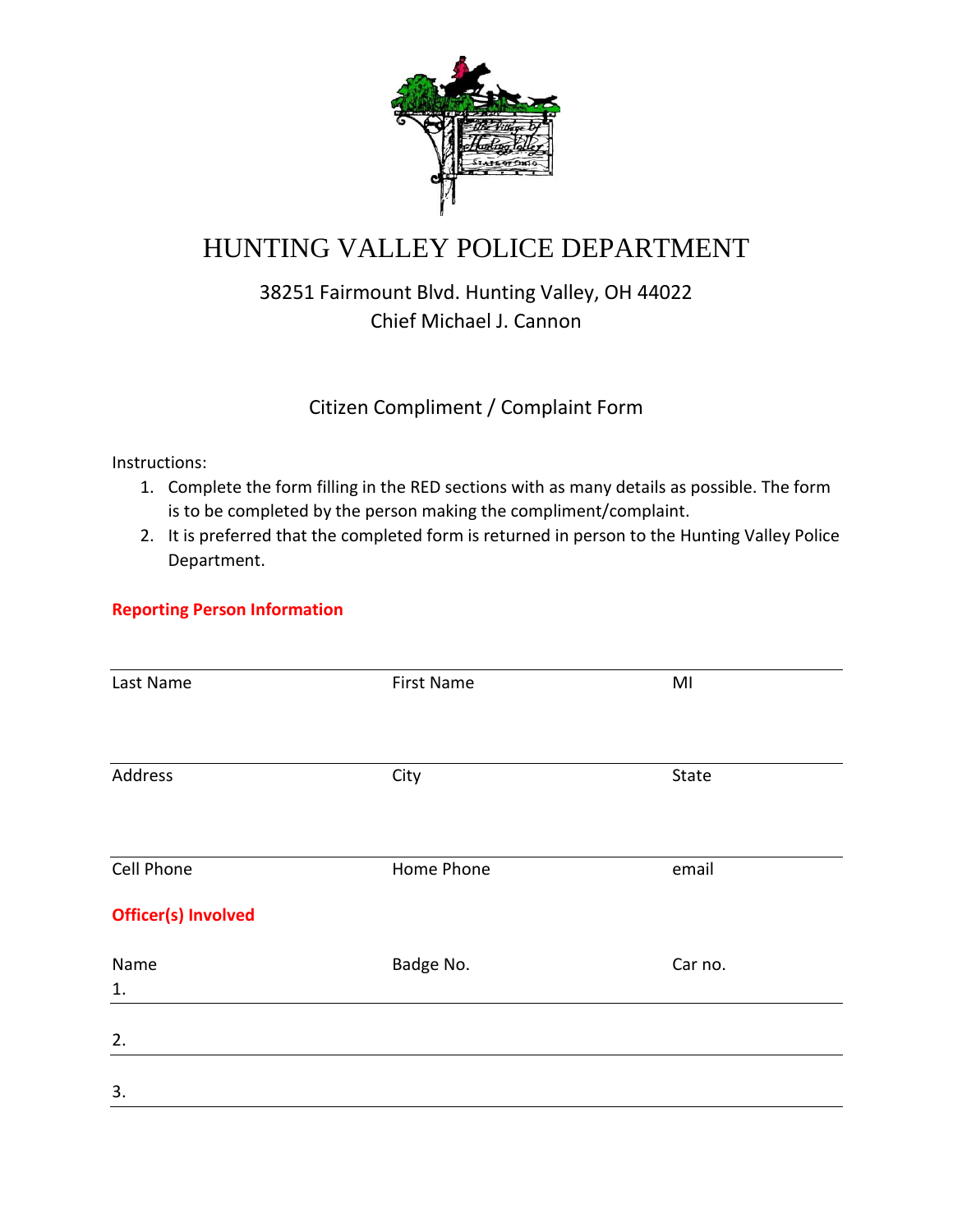#### **Witness Information**

| Last Name                               | <b>First Name</b> | MI                |
|-----------------------------------------|-------------------|-------------------|
| Address                                 | City              | State             |
| Cell Phone                              | Home Phone        | email             |
| Last Name                               | <b>First Name</b> | MI                |
| Address                                 | City              | State             |
| Cell Phone<br><b>Incident Details</b>   | Home Phone        | email             |
| Date of Incident                        | Time of Incident  | Police report No. |
| Location of Incident                    |                   |                   |
| <b>Nature of Compliment / Complaint</b> |                   |                   |
|                                         |                   |                   |
|                                         |                   |                   |
|                                         |                   |                   |